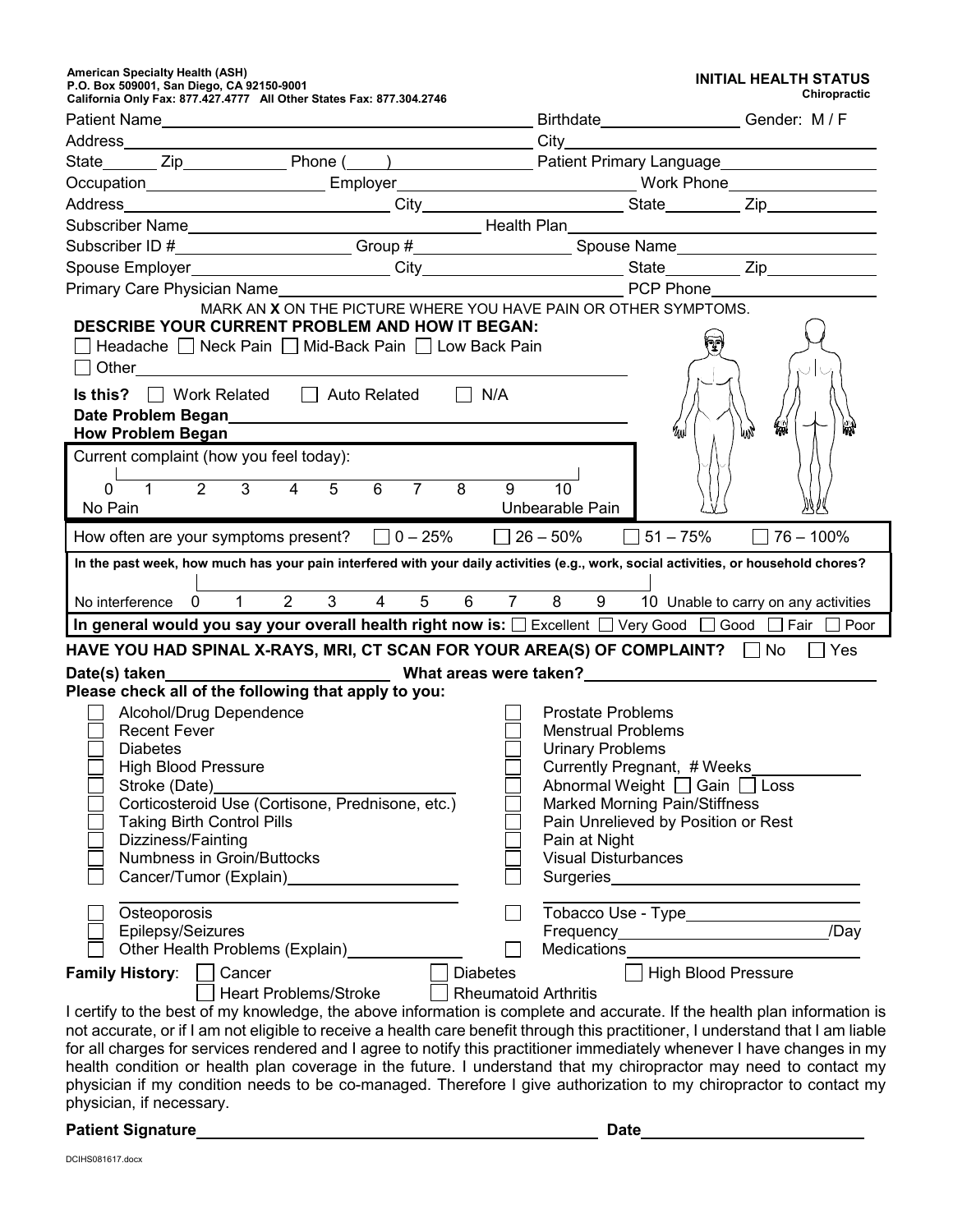

# Rommel F. Geronimo, DC, DACNB

11440 West Bernardo Ct. Ste 300 San Diego, CA 92127 (858) 753-1748 Fax: (888) 584-3123 NPI: 1629147079

### INFORMED CONSENT

Every type of health care is associated with some risks of potential problems. This includes chiropractic health care. We want you to be informed about potential problems associated with chiropractic health care before consenting to treatment. This is a legal requirement in California.

Chiropractic adjustments are the moving of bones with the doctor's hands or with the use of a mechanical device or machine (drop table). Frequently adjustments create a "pop" or "click" sound/ sensation in the area being treated.

In this office we use trained staff personnel to assist the doctor with portions of your consultation, examination, x-rays, physical therapy application, traction, massage therapy, exercise instruction, etc. Occasionally when your doctor is unavailable, another clinic doctor will treat you on that day.

**Neck Artery Dissection and Stroke:** *Dissection* is when the lining of a neck artery breaks down. This might happen spontaneously or from an injury or from a trivial movement (hair shampooing, checking traffic, looking up, etc.). *Dissections* tend to cause neck pain and/or headache. Dissections may form a clot that can dislodge and interfere with brain blood flow. If that happens, it is called a *stroke*. *Stroke* means that a portion of the brain or spinal cord does not receive enough oxygen from the blood stream. The results can be temporary or permanent dysfunction of the brain, with a very rare complication of death. The literature is mixed or uncertain as to whether chiropractic adjustments are associated with *stroke* or not. Recent evidence suggests that it is not (2008, 2015, 2016, 2019), although the same evidence often suggests that the patient may be entering the chiropractic office for neck pain/headaches or other symptoms that may in fact be a spontaneous *dissection* of a neck artery. There are *no* in-the-office tests to diagnose a spontaneous neck artery dissection (2020), but they might be detectable with advanced imaging (CT/MRI, etc.). If we think you may be suffering from a spontaneous neck artery *dissection* and/or associated *stroke*, you will be immediately referred to emergency services.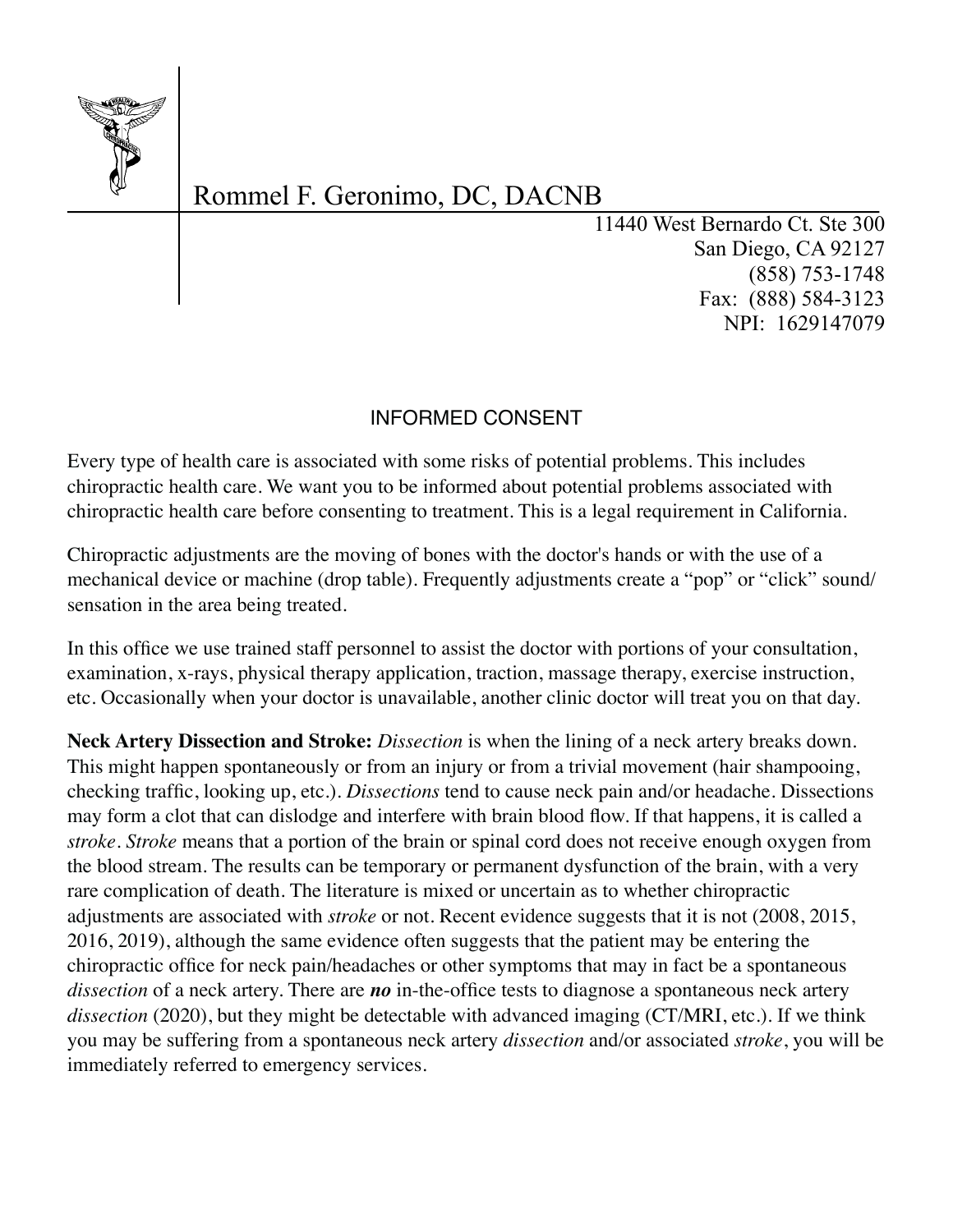Anecdotal cases suggest that chiropractic adjustments may be associated with *dissection* and/or *stroke* that arise from the vertebral artery; this is because the vertebral artery is located inside the neck vertebrae. The adjustment that is suggested to increase the strain on the vertebral artery is called the "extension-rotation-thrust atlas adjustment." We do not do this type adjustment on patients. Other types of neck adjustments may also potentially be related to vertebral artery strokes, but no one is certain. It is estimated that the incidence of this type of complication ranges between 1 per every 400,000-10,000,000 neck adjustments (2004). A large 10-year study estimated an incidence of 1 per 5.85 million neck adjustments, equivalent to 1,430 years if clinical practice (2001). If you experience any of the "5 **D**s **A**nd 3 **N**s" (on a following separate page) before, during or after an adjustment, tell us immediately, and if we can't be reached, go to the emergency department immediately.

Two other potential problems that are *not* quantifiable because they are extremely rare and may have no association with chiropractic adjusting are carotid artery injury, and spinal dural leak of cerebral spinal fluid.

**Disc Herniations:** Both neck and back disc herniations may create pressure on the spinal nerve or on the spinal cord. They are frequently successfully treated by chiropractors and chiropractic adjustments, traction, etc. Occasionally chiropractic treatment (adjustments, traction, etc.) may aggravate a disc/nerve problem and rarely surgery may become necessary for correction.

**Cauda Equina Syndrome:** Cauda Equina Syndrome occurs when a low back disc problem puts pressure on the nerves that control bowel, bladder, and sexual function. Representative symptoms include leaky bladder, or leaky bowels, or loss of sensation (numbness) around the pelvic sexual organs (the saddle area), or the inability to start/stop urination or to start/stop a bowel movement. Cauda Equina Syndrome is a medical emergency because the nerves that control these functions can permanently die, and those functions may be lost or compromised forever. The standard approach is to surgically decompress the nerves, and the window to do so may be as short as 12- 72 hours, depending. If you have any of these symptoms, tell us immediately, and if we can't be reached, go to the emergency department immediately.

**Soft Tissue Injury:** Soft tissues primarily refer to muscles and ligaments. Rarely, chiropractic care may overstretch some muscle or ligament fibers. The result is a temporary increase in pain and necessary treatments for resolution, but there are no long-term effects for the patient.

**Rib and other Fractures:** Rarely a chiropractic adjustment may crack a rib bone, and this is referred to as a fracture. We adjust all patients very carefully, and especially those who have known osteoporosis. Other fraction locations are extremely rare but possible, especially in those aged over 65 years and/or on steroid drugs.

**Physical Therapy Burns:** Some of the machines we use generate heat. We also use both heat and ice, and recommend them for home care on occasion. Everyone's skin has different sensitivity to these modalities, and rarely, both heat or ice can burn or irritate the skin. The result is a temporary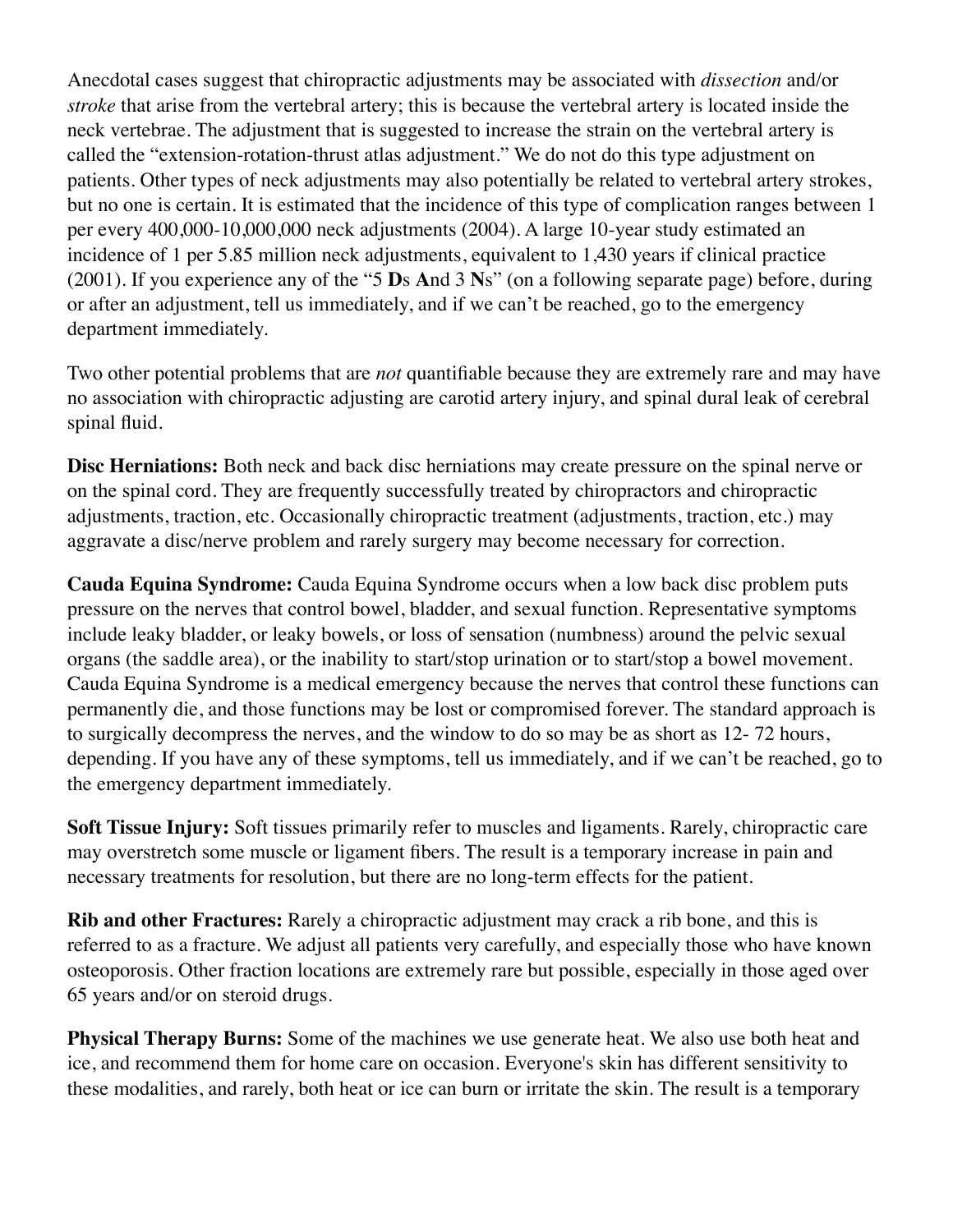increase in pain, and there may even be some blistering of the skin. Never put an ice pack directly on the skin, always have an insulating towel between. We use *cold (low-level) laser therapy* which produces no heat and cannot result in burn.

**Soreness:** It is common for chiropractic care to result in a temporary increase in soreness in the region being treated. This is nearly always a temporary symptom that occurs while your body is undergoing therapeutic change. It is not dangerous, but please do tell your doctor about it.

**Other Problems:** There may be other problems or complications that might arise from chiropractic treatment other than those noted above. These other problems or complications occur so rarely that it is not possible to anticipate and/or explain them all in advance of treatment.

Chiropractic is a system of health care delivery, and, therefore, as with any health care delivery system, we cannot promise a cure for any symptom, disease, or condition as a result of treatment in this clinic. We will always give you our best care, and if results are not acceptable, we will refer you for additional diagnostics or to another provider whom we feel will assist your situation.

Alternatives to chiropractic care include: do nothing, drugs, surgery, acupuncture, massage, etc. Risks from these procedures should be discussed with that particular provider.

If you have any questions on the above, please ask your doctor. When you have a full understanding, please sign and date below.

Patient's Name Printed

Patient's Signature/ Date

Parent or Legal Guardian if Minor/ Date

\_\_\_\_\_\_\_\_\_\_\_\_\_\_\_\_\_\_\_\_\_\_\_\_\_\_\_\_\_\_\_\_\_\_\_\_

\_\_\_\_\_\_\_\_\_\_\_\_\_\_\_\_\_\_\_\_\_\_\_\_\_\_\_\_\_\_\_\_\_\_\_\_

Doctor's Signature Verifying Discussion/ Date

\_\_\_\_\_\_\_\_\_\_\_\_\_\_\_\_\_\_\_\_\_\_\_\_\_\_\_\_\_\_\_\_\_\_\_\_\_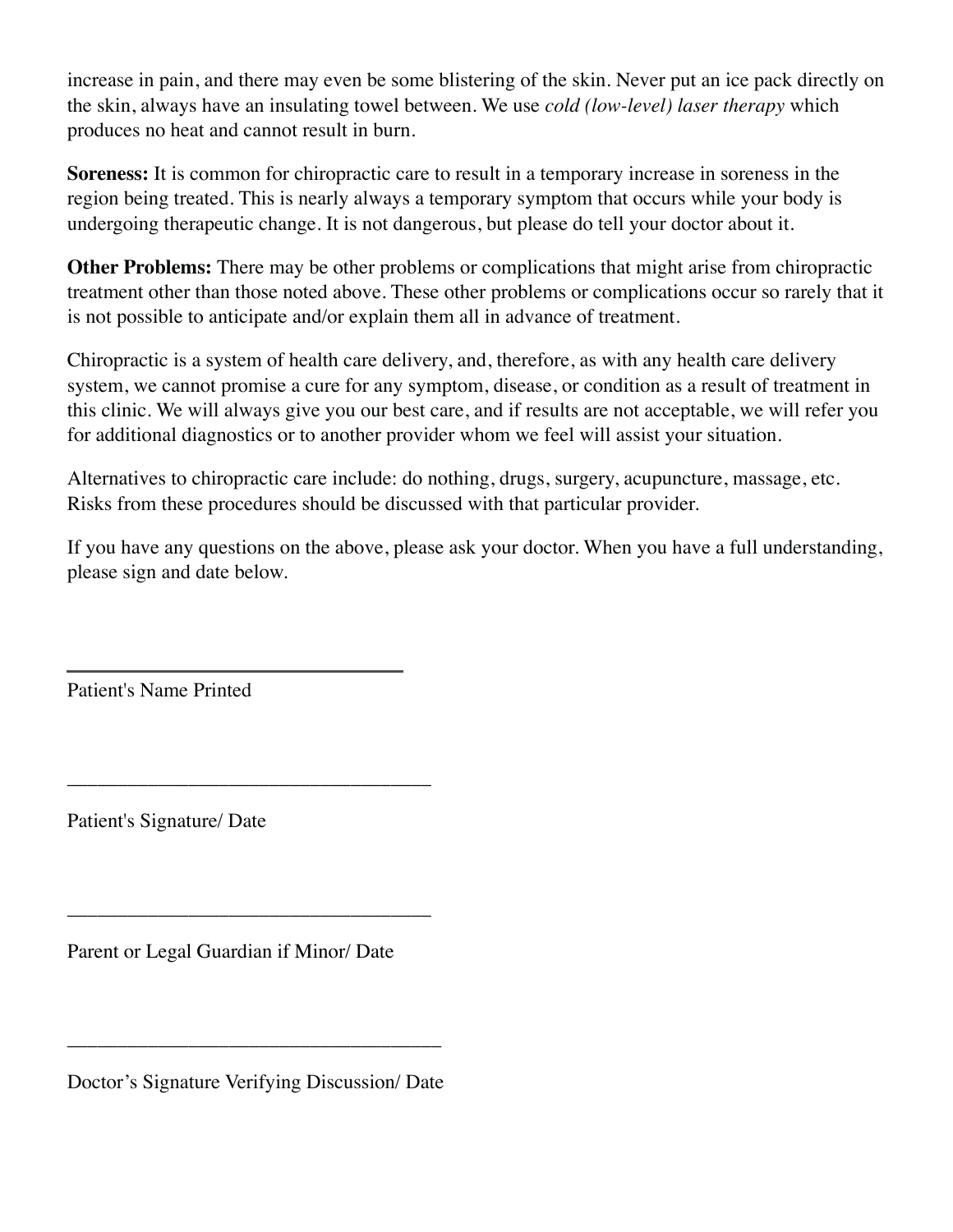## **HIPAA Notice of Privacy Practices**

**\_\_\_\_\_\_\_\_\_\_\_\_\_\_\_\_\_\_\_\_\_\_\_\_\_\_\_\_\_\_\_\_\_\_\_\_\_\_\_\_\_\_\_\_\_\_[Name]** 

#### **THIS NOTICE DESCRIBES HOW MEDICAL INFORMATION ABOUT YOU MAY BE USED AND DISCLOSED AND HOW YOU CAN GET ACCESS TO THIS INFORMATION. PLEASE REVIEW IT CAREFULLY.**

This Notice of Privacy Practices describes how we may use and disclose your protected health information (PHI) to carry out treatment, payment or health care operation (TPO) and for other purposes that are permitted or required by law. It also describes your rights to access and control your protected health information. "Protected health information" is information about you, including demographic information, that may identify you and that relates to your past, present or future physical or mental health or condition and related health care services.

#### **1. Uses and Disclosures of Protected Health Information**

#### **Uses and Disclosures of Protected Health Information**

Your protected health information may be used and disclosed by your physician and others outside of our office that are involved in your care and treatment for the purpose of providing health care services to you, to pay your health care bills, to support the operation of the physician's practice, and any other use required by law.

**Treatment:** We will use and disclose your protected health information to provide, coordinate, or manage your health care and any related services. This includes the coordination or management of your health care with a third party. For example, we would disclose your protected health information, as necessary, to a home health agency that provides care to you. For example, your protected health information may be provided to a physician to whom you have been referred to ensure that the physician has the necessary information to diagnose or treat you.

**Payment:** Your protected health information will be used, as needed, to obtain payment for your health care services. For example, obtaining approval for a hospital stay may require that your relevant protected health information be disclosed to the health plan to obtain approval for the hospital admission.

**Healthcare Operation:** We may use or disclose your protected health information in the following situations without your authorization. These situations include: as Required By Law, Public Health issues as required by law, Communicable Diseases: Health Oversight: Abuse or Neglect: Food and Drug Administration requirements: Legal Proceedings: Law Enforcement: Coroners, Funeral Directors, and Organ Donation: Research: Criminal Activity: Military Activity and National Security: Workers' Compensation: Inmates: Required Uses and Disclosures: Under the law, we must make disclosures to you and when required by the Secretary of the Department of Health and Human Services to investigate or determine our compliance with the requirements of Section 164.500.

**Other Permitted and Required Uses and Disclosures** Will Be Made Only With Your Consent, Authorization or Opportunity to Object unless required by law.

**You may revoke this authorization**, at any time, in writing, except to the extent that your physician or the physician's practice has taken an action in reliance on the use or disclosure indicated in the authorization.